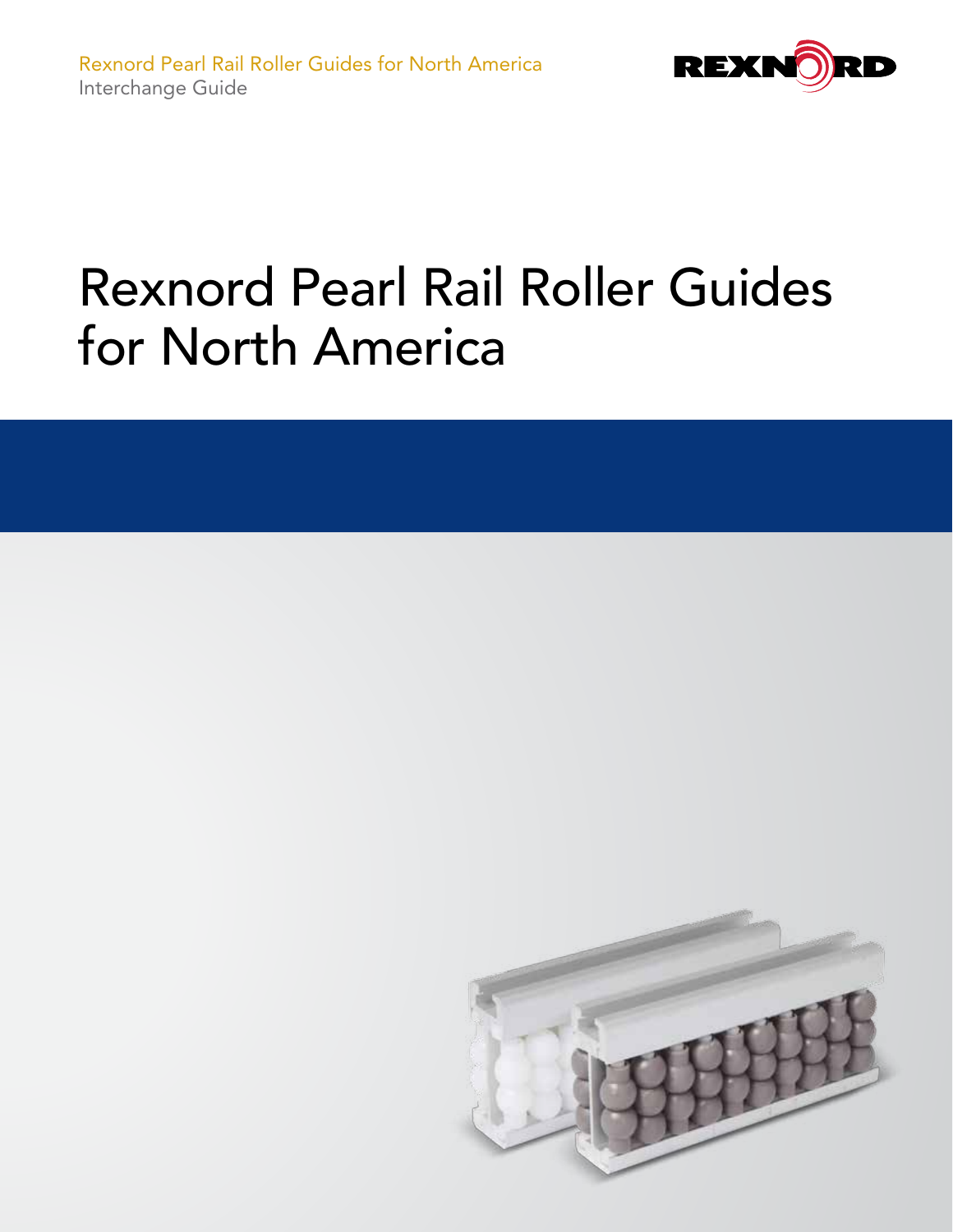# Rexnord Pearl Rail Roller Guides for North America

The low-friction Rexnord® Pearl™ Rail Roller Guide offering for North America provides consistently smooth product contact without any sharp edges — an ideal fit for delicate container and package conveying environments. Application examples include endof-bottling or food-filling lines, full or packaged containers or products that require smooth conveying, and PET or empty bottle conveying where restart is critical. See the following charts for product interchange information.

# Rexnord Pearl Rail Roller Guide general specifications

- Self-supporting
- Low-noise and low-friction materials for a quieter and safer work environment
- Sturdy anodized aluminum profiles
- Multiple options: one or two sides in two different heights available

#### • Small 0.5-inch (12.7 millimeters) roller diameter and narrow overall widths • Bending radius: aluminum extrusions can be bent to contain

- products around curves
- Quick and easy assembly with standard 5/16-inch or M8 bolts

# Interchange Guide

## Pearl Rail — 1 side 1 high



| <b>Part Number</b> |          | Reference     | <b>Roller Color</b> |              | Length (in) |         | Width (in) |               | Height (in) |         |
|--------------------|----------|---------------|---------------------|--------------|-------------|---------|------------|---------------|-------------|---------|
| Solus              | Rexnord  | Description   | Solus               | Rexnord      | Solus       | Rexnord |            | Solus Rexnord | Solus       | Rexnord |
| VG-686A-1.25-02    | 10139262 | 756-607733-1  |                     | White        | 24          | 25      |            |               |             |         |
|                    | 10139326 | 756-657041-1  | Gray                | Brown        |             |         |            |               |             |         |
| VG-686A-1.25-03    | 10139276 | 756-607733-4  |                     | White        | 36          | 39.25   |            |               |             |         |
|                    | 10139340 | 756-657041-4  | Gray                | Brown        |             |         |            |               |             |         |
|                    | 10139278 | 756-607733-6  |                     | White        |             |         |            |               |             |         |
| VG-686A-1.25-04    | 10139342 | 756-657041-6  | Gray                | Brown        | 48          | 48.75   |            |               |             |         |
| VG-686A-1.25-05    | 10139281 | 756-607733-9  |                     | White        | 60          | 63      |            |               |             |         |
|                    | 10139345 | 756-657041-9  | Gray                | Brown        |             |         |            |               |             |         |
| VG-686A-1.25-06    | 10139264 | 756-607733-11 |                     | White        | 72          | 72.5    | 0.98       | 1             | 1.75        | 1.85    |
|                    | 10139328 | 756-657041-11 | Gray                | Brown        |             |         |            |               |             |         |
|                    | 10139267 | 756-607733-14 |                     | White        | 84          |         |            |               |             |         |
| VG-686A-1.25-07    | 10139331 | 756-657041-14 | Gray                | Brown        |             | 86.75   |            |               |             |         |
| VG-686A-1.25-08    | 10139269 | 756-607733-16 |                     | White        | 96          | 96.25   |            |               |             |         |
|                    | 10139333 | 756-657041-16 | Gray                | Brown        |             |         |            |               |             |         |
| VG-686A-1.25-09    | 10139272 | 756-607733-19 | Gray                | White        | 108         | 110.5   |            |               |             |         |
|                    | 10139336 | 756-657041-19 |                     | Brown        |             |         |            |               |             |         |
| VG-686A-1.25-10    | 10139261 | 756-607733    | Gray                | White        | 120         | 120     |            |               |             |         |
|                    | 10139325 | 756-657041    |                     | Brown        |             |         |            |               |             |         |
| VG-687H-1.4-02     | 10139262 | 756-607733-1  | Gray                | White        | 24          | 25      |            |               |             |         |
|                    | 10139326 | 756-657041-1  |                     | Brown        |             |         |            |               |             |         |
| VG-687H-1.4-03     | 10139276 | 756-607733-4  |                     | White        | 36          | 39.25   |            |               |             |         |
|                    | 10139340 | 756-657041-4  | Gray                | Brown        |             |         |            |               |             |         |
| VG-687H-1.4-04     | 10139278 | 756-607733-6  |                     | White        | 48          | 48.75   |            |               |             |         |
|                    | 10139342 | 756-657041-6  | Gray                | Brown        |             |         |            |               |             |         |
| VG-687H-1.4-05     | 10139281 | 756-607733-9  |                     | White        | 60          | 63      |            |               |             |         |
|                    | 10139345 | 756-657041-9  | Gray                | Brown        |             |         |            |               |             |         |
| VG-687H-1.4-06     | 10139264 | 756-607733-11 | Gray                | White        | 72          | 72.5    | 0.86       | 1             | 1.9         | 1.85    |
|                    | 10139328 | 756-657041-11 |                     | Brown        |             |         |            |               |             |         |
| VG-687H-1.4-07     | 10139267 | 756-607733-14 | Gray                | White        | 84          | 86.75   |            |               |             |         |
|                    | 10139331 | 756-657041-14 |                     | <b>Brown</b> |             |         |            |               |             |         |
| VG-687H-1.4-08     | 10139269 | 756-607733-16 |                     | White        |             |         |            |               |             |         |
|                    | 10139333 | 756-657041-16 | Gray                | Brown        | 96          | 96.25   |            |               |             |         |
|                    | 10139272 | 756-607733-19 |                     | White        | 108         | 110.5   |            |               |             |         |
| VG-687H-1.4-09     | 10139336 | 756-657041-19 | Gray                | Brown        |             |         |            |               |             |         |
|                    | 10139261 | 756-607733    |                     | White        |             | 120     |            |               |             |         |
| VG-687H-1.4-10     | 10139325 | 756-657041    | Gray                | Brown        | 120         |         |            |               |             |         |

## Pearl Rail — 2 side 1 high



| <b>Part Number</b> |          | Reference          |       | <b>Roller Color</b> | Length (in)  |         | Width (in) |               | Height (in) |         |
|--------------------|----------|--------------------|-------|---------------------|--------------|---------|------------|---------------|-------------|---------|
| Solus              | Rexnord  | <b>Description</b> | Solus | Rexnord             | <b>Solus</b> | Rexnord |            | Solus Rexnord | Solus       | Rexnord |
| VG-687-1.4-02      | 10139161 | 754-607653-1       |       | White               | 24           | 25      |            | 1.19          | 2.15        | 2.26    |
|                    | 10139224 | 754-657021-1       | Gray  | Brown               |              |         |            |               |             |         |
| VG-687-1.4-03      | 10139175 | 754-607653-4       |       | White               | 36           | 39.25   |            |               |             |         |
|                    | 10139238 | 754-657021-4       | Gray  | <b>Brown</b>        |              |         |            |               |             |         |
| VG-687-1.4-04      | 10139177 | 754-607653-6       |       | White               | 48           | 48.75   | 1.16       |               |             |         |
|                    | 10139240 | 754-657021-6       | Gray  | Brown               |              |         |            |               |             |         |
| VG-687-1.4-05      | 10139180 | 754-607653-9       |       | White               | 60           | 63      |            |               |             |         |
|                    | 10139243 | 754-657021-9       | Gray  | <b>Brown</b>        |              |         |            |               |             |         |
| VG-687-1.4-06      | 10139163 | 754-607653-11      | Gray  | White               | 72           | 72.5    |            |               |             |         |
|                    | 10139226 | 754-657021-11      |       | Brown               |              |         |            |               |             |         |
| VG-687-1.4-07      | 10139166 | 754-607653-14      | Gray  | White               | 84           | 86.75   |            |               |             |         |
|                    | 10139229 | 754-657021-14      |       | <b>Brown</b>        |              |         |            |               |             |         |
| VG-687-1.4-08      | 10139168 | 754-607653-16      | Gray  | White               | 96           | 96.25   |            |               |             |         |
|                    | 10139231 | 754-657021-16      |       | Brown               |              |         |            |               |             |         |
| VG-687-1.4-09      | 10139171 | 754-607653-19      | Gray  | White               | 108          | 110.5   |            |               |             |         |
|                    | 10139234 | 754-657021-19      |       | <b>Brown</b>        |              |         |            |               |             |         |
| VG-687-1.4-10      | 10139160 | 754-607653         | Gray  | White               | 120          | 120     |            |               |             |         |
|                    | 10139223 | 754-657021         |       | Brown               |              |         |            |               |             |         |
|                    |          |                    |       |                     |              |         |            |               |             |         |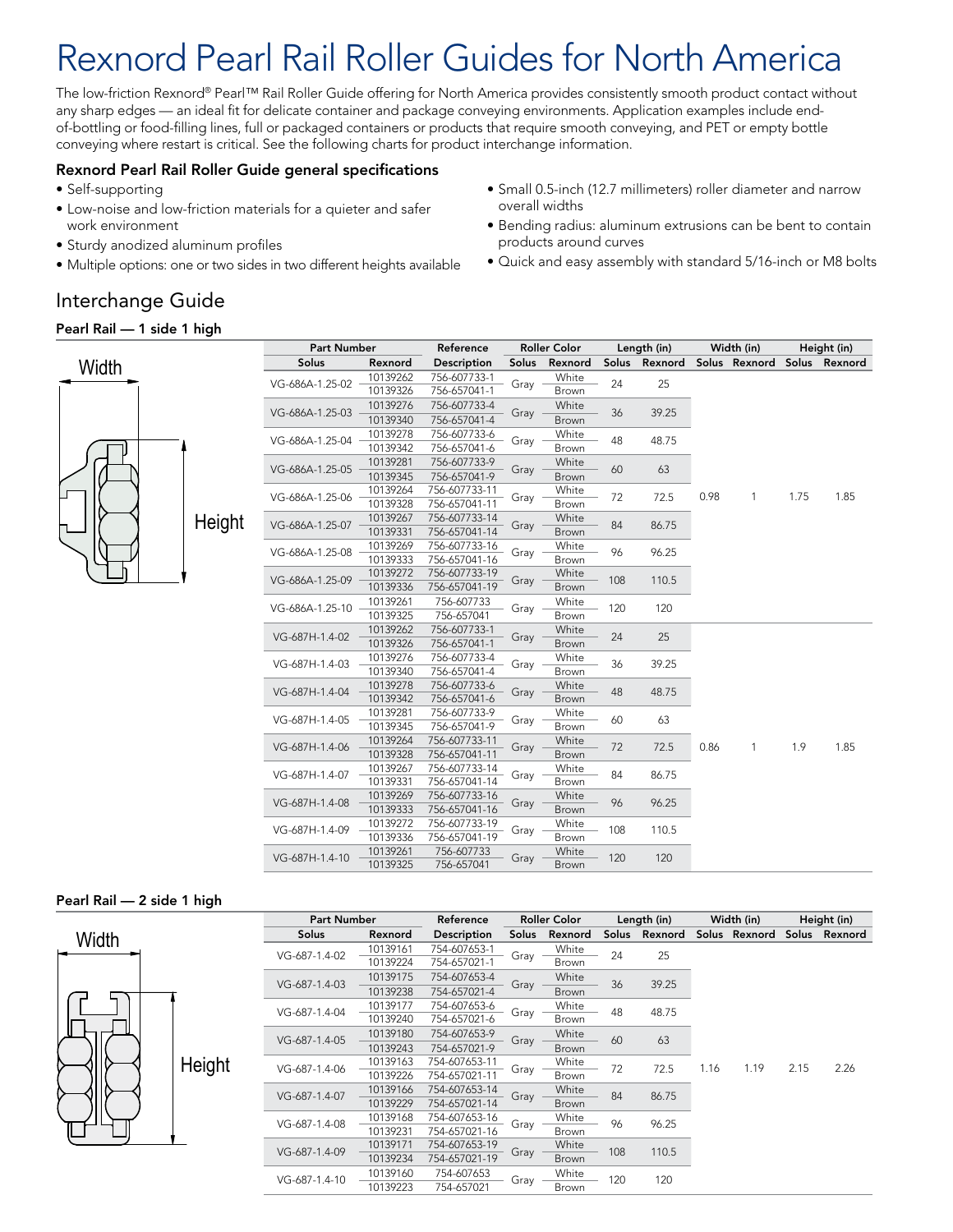#### Pearl Rail — 1 side 2 high



| <b>Part Number</b> |          | Reference     | <b>Roller Color</b> |              | Length (in)      |       | Width (in) |               | Height (in) |               |
|--------------------|----------|---------------|---------------------|--------------|------------------|-------|------------|---------------|-------------|---------------|
| Solus              | Rexnord  | Description   | Solus               | Rexnord      | Solus<br>Rexnord |       |            | Solus Rexnord |             | Solus Rexnord |
| VG-686A-3.0-02     | 10139284 | 756-607753-1  |                     | White        | 24               | 25    |            |               |             |               |
|                    | 10139305 | 756-657031-1  | Gray                | Brown        |                  |       |            |               |             |               |
| VG-686A-3.0-03     | 10139298 | 756-607753-4  |                     | White        |                  | 39.25 |            |               |             |               |
|                    | 10139319 | 756-657031-4  | Gray                | Brown        | 36               |       |            |               |             |               |
| VG-686A-3.0-04     | 10139300 | 756-607753-6  |                     | White        | 48               | 48.75 |            |               |             |               |
|                    | 10139321 | 756-657031-6  | Gray                | Brown        |                  |       |            |               |             |               |
| VG-686A-3.0-05     | 10139303 | 756-607753-9  |                     | White        | 60               | 63    |            |               |             |               |
|                    | 10139324 | 756-657031-9  | Gray                | Brown        |                  |       |            |               |             |               |
| VG-686A-3.0-06     | 10139286 | 756-607753-11 |                     | White        | 72               | 72.5  | 0.98       | 1             | 3.41        | 3.66          |
|                    | 10139307 | 756-657031-11 | Gray                | Brown        |                  |       |            |               |             |               |
| VG-686A-3.0-07     | 10139289 | 756-607753-14 | Gray                | White        | 84               | 86.75 |            |               |             |               |
|                    | 10139310 | 756-657031-14 |                     | Brown        |                  |       |            |               |             |               |
| VG-686A-3.0-08     | 10139291 | 756-607753-16 | Gray                | White        | 96               | 96.25 |            |               |             |               |
|                    | 10139312 | 756-657031-16 |                     | Brown        |                  |       |            |               |             |               |
| VG-686A-3.0-09     | 10139294 | 756-607753-19 | Gray                | White        | 108              | 110.5 |            |               |             |               |
|                    | 10139315 | 756-657031-19 |                     | Brown        |                  |       |            |               |             |               |
| VG-686A-3.0-10     | 10139283 | 756-607753    | Gray                | White        | 120              | 120   |            |               |             |               |
|                    | 10139304 | 756-657031    |                     | Brown        |                  |       |            |               |             |               |
| VG-687H-3.3-02     | 10139284 | 756-607753-1  | Gray                | White        | 24               | 25    |            |               |             |               |
|                    | 10139305 | 756-657031-1  |                     | Brown        |                  |       |            |               |             |               |
| VG-687H-3.3-04     | 10139298 | 756-607753-4  | Gray                | White        | 36               | 39.25 |            |               |             |               |
|                    | 10139319 | 756-657031-4  |                     | Brown        |                  |       |            |               |             |               |
| VG-687H-3.3-04     | 10139300 | 756-607753-6  | Gray                | White        | 48               | 48.75 |            |               |             |               |
|                    | 10139321 | 756-657031-6  |                     | Brown        |                  |       |            |               |             |               |
| VG-687H-3.3-05     | 10139303 | 756-607753-9  | Gray                | White        | 60               | 63    |            |               |             |               |
|                    | 10139324 | 756-657031-9  |                     | Brown        |                  |       |            |               |             |               |
| VG-687H-3.3-06     | 10139286 | 756-607753-11 | Gray                | White        | 72               | 72.5  | 0.98       | 1             | 3.41        | 3.66          |
|                    | 10139307 | 756-657031-11 |                     | Brown        |                  |       |            |               |             |               |
| VG-687H-3.3-07     | 10139289 | 756-607753-14 | Gray                | White        | 84               | 86.75 |            |               |             |               |
|                    | 10139310 | 756-657031-14 |                     | Brown        |                  |       |            |               |             |               |
| VG-687H-3.3-08     | 10139291 | 756-607753-16 | Gray                | White        | 96               | 96.25 |            |               |             |               |
|                    | 10139312 | 756-657031-16 |                     | Brown        |                  |       |            |               |             |               |
| VG-687H-3.3-09     | 10139294 | 756-607753-19 | Gray                | White        | 108              | 110.5 |            |               |             |               |
|                    | 10139315 | 756-657031-19 |                     | Brown        |                  |       |            |               |             |               |
| VG-687H-3.3-10     | 10139283 | 756-607753    | Gray                | White        | 120              | 120   |            |               |             |               |
|                    | 10139304 | 756-657031    |                     | <b>Brown</b> |                  |       |            |               |             |               |

#### Pearl Rail — 2 side 2 high

|  |       | <b>Part Number</b> |               | Reference | <b>Roller Color</b> |       | Length (in) |     | Width (in)    |      | Height (in)   |      |               |
|--|-------|--------------------|---------------|-----------|---------------------|-------|-------------|-----|---------------|------|---------------|------|---------------|
|  | Width |                    | <b>Solus</b>  | Rexnord   | Description         | Solus | Rexnord     |     | Solus Rexnord |      | Solus Rexnord |      | Solus Rexnord |
|  |       |                    | VG-687-1.4-02 | 10139182  | 754-607673-1        |       | White       | 24  | 25            |      |               |      |               |
|  |       |                    |               | 10139203  | 754-657011-1        | Gray  | Brown       |     |               |      |               |      |               |
|  |       |                    | VG-687-1.4-03 | 10139196  | 754-607673-4        | Gray  | White       | 36  | 39.25         | 1.16 | 1.19          | 3.07 |               |
|  |       |                    |               | 10139217  | 754-657011-4        |       | Brown       |     |               |      |               |      |               |
|  |       |                    | VG-687-1.4-04 | 10139198  | 754-607673-6        |       | White       | 48  | 48.75         |      |               |      |               |
|  |       |                    |               | 10139219  | 754-657011-6        | Gray  | Brown       |     |               |      |               |      |               |
|  |       |                    | VG-687-1.4-05 | 10139201  | 754-607673-9        | Gray  | White       | 60  | 63            |      |               |      |               |
|  |       |                    |               | 10139222  | 754-657011-9        |       | Brown       |     |               |      |               |      |               |
|  |       |                    | VG-687-1.4-06 | 10139184  | 754-607673-11       | Gray  | White       | 72  | 72.5          |      |               |      | 4.07          |
|  |       |                    |               | 10139205  | 754-657011-11       |       | Brown       |     |               |      |               |      |               |
|  |       |                    | VG-687-1.4-07 | 10139187  | 754-607673-14       | Gray  | White       | 84  | 86.75         |      |               |      |               |
|  | O     | Height             |               | 10139208  | 754-657011-14       |       | Brown       |     |               |      |               |      |               |
|  |       |                    | VG-687-1.4-08 | 10139189  | 754-607673-16       | Gray  | White       | 96  | 96.25         |      |               |      |               |
|  |       |                    |               | 10139210  | 754-657011-16       |       | Brown       |     |               |      |               |      |               |
|  |       |                    | VG-687-1.4-09 | 10139192  | 754-607673-19       | Gray  | White       | 108 | 110.5         |      |               |      |               |
|  |       |                    |               | 10139213  | 754-657011-19       |       | Brown       |     |               |      |               |      |               |
|  |       |                    | VG-687-1.4-10 | 10139181  | 754-607673          | Gray  | White       | 120 | 120           |      |               |      |               |
|  |       |                    |               | 10139202  | 754-657011          |       | Brown       |     |               |      |               |      |               |

#### Other differences:

╙┙┚╜

*Mounting hardware:* Solus uses special T-Bolts. Rexnord uses standard 5/16-inch or M8 hex head bolts. *Rollers:* Solus uses acetal rollers. Rexnord uses polyethylene rollers for less noise.

#### For additional Rexnord Pearl Rail Roller Guide sizes:

Consult the North American Rexnord Conveyor Components catalog (8rxCMPCAT-en) on *www.rexnord.com/documentation*

# Depend on us for technical expertise

The Rexnord FlatTop line of conveyor chain, conveyor components and technical expertise can help you choose durable conveyor systems that guarantee optimal product handling without compromising the ability to meet targets for safety improvements, increased productivity, water reduction, and energy savings. Contact your Rexnord FlatTop representative or our North American Application Engineering team at 262-376-4800 to review your application.